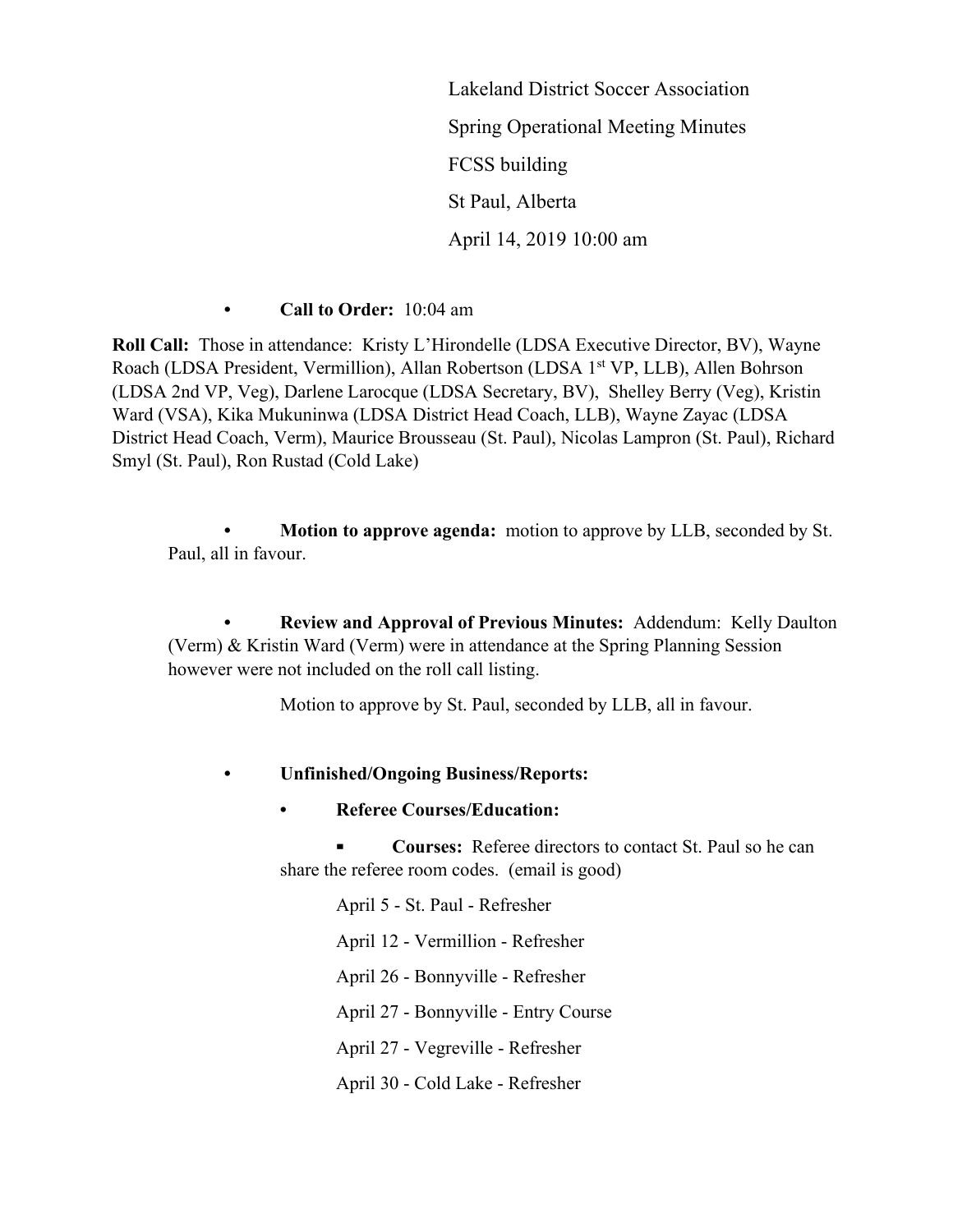May 4 - Vermillion - Refresher

May 5 - Bonnyville - Refresher

**• Technical Courses/Coach Education:** 7 registered so far. LLB is looking at coaching this, though may forward to St. Paul if they don't have one.

St. Paul - Soccer For Life - May 11 - 12

Vegreville - Soccer For Life - May 4 & 5

**• Competitions:** *Please bring trophies back to Kristi*

## ⁃ **Outdoor League Play**

**U11**: 3 Girls teams (Verm St. P, Veg) & 8 Boy Teams (St. P (2), Verm, LLB, Veg, CL (3))

**U13:** 6 Girl teams & 6 Boy Teams (1 of each for the following: BV, CL, LLB, Verm, Veg, St. P)

**⁃ U15:** 5 Girl Teams (BV, CL, LLB, StP, Veg, Verm) & 6 Boy Teams (BV, CL, LLB,St. P, Veg, Verm)

**⁃ U17**: 4 Girl Teams (BV, CL, LLB, St. P) & 2 Boy Teams (BV Verm)

**⁃ U19:** 3 Girl Teams (Veg, BV, Verm) & 1 Boy Team (St. P)

**⁃** *possibility of U17 & U19 exhibition games*

League Schedule: Look at exam schedules for U19 re: league schedule and Lakeland Cup. Pass blackout dates to Kristy ASAP.

**U11s:** BV doesn't have a travel team, Vegreville has 2 travel teams: 1 boy/1 girl, Cold Lake has 3 travel teams (mixed), St. Paul has 3 travel teams: 2 boys/1 girl, Lac La Biche has 1 travel team (boys), Vermillion has 2 travel teams (1 boy/1 girl).

Decided that U11s will have 3 league games without Lakeland Cup. Vegreville may possibly offer a 1 day tournament. There are currently 3 possible tournaments for this level, without Lakeland Cup.

> **Discussion:** Declining registration numbers, especially with the U17  $&$  U19s and why this is happening. Possible causes that were noted: the declining economy, the age range changes, when the players are at the age where they can drive and start working, an increased focus on the higher tiers with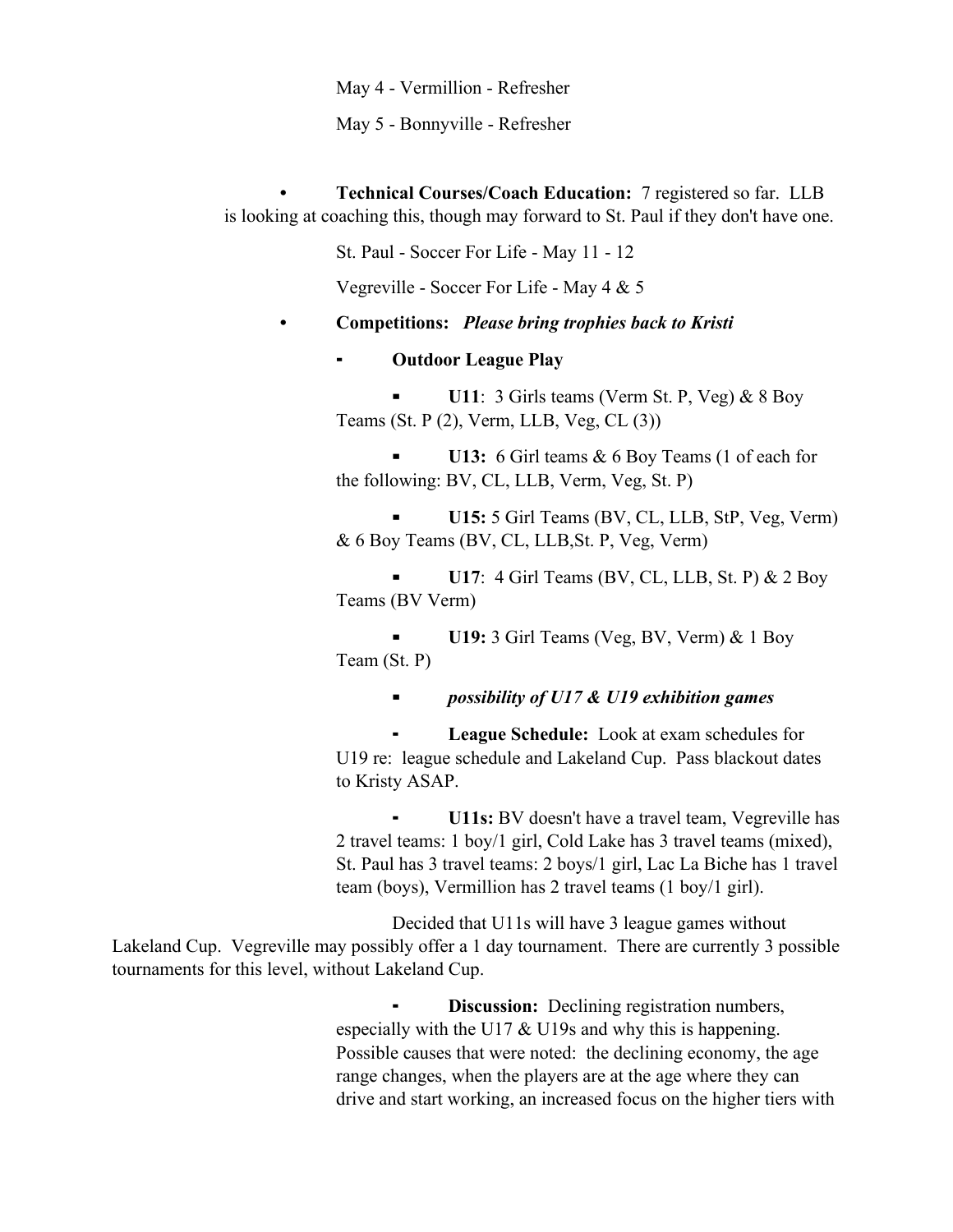grassroots falling behind. Vegreville noted they're losing players to Sherwood Park & Edmonton in addition to the economy is hitting them hard. Both Vegreville and Vermillion note the kids don't like the festival play format. St. Paul noted the festival program is positively received, the kids know what to do with the ball. The ASA meeting is in October, let the LDSA President and Executive Director know of any ideas or if your noticing anything, ASA may be able to help: St. Paul's idea, offer scholarships to post-secondary players to come back and mentor the minors.

## **Outdoor Lakeland Cup:**

- June 14 16 U13 & U17 Cold Lake
- June 21 23 U15 & U19 Vegreville

• **Provincials:** *provincial dates have not been announced yet, as venues are chosen ASA will make the announcements on thier website.*

> Outdoor: Tier IV Rural = July 5-7. Vermillion has put a request in to host U15 group

- Tier II & III =  $\text{Aug } 9-11$
- Senior Soccer Fest = Aug 30 Sept 2
- **Tournaments:** Register on community websites
	- Bonnyville Mini-Wetlands U7-U11 June 8
	- Cold Lake U13- U17 June 8-9
	- St. Paul U7 U11 June 1
	- Vermillion U7&U9 May 25
	- Vermillion U11 May 26
- **• New Business:**

**Tier 3**: Presidents agreed on central tryouts again this year: St. Paul June 9th (girls U13 - U19 1:30 - 3:00, boys U13 - U19 3:30 - 5:00).

• Richard has confirmed that U17 girls roster and head coach have been selected. There are a couple of spots left open on the team for those that didn't make it to tryouts; contact Richard for more information.

Send your resume to Krisit if you'd like to coach; see LDSA site for sheet with all relevant information.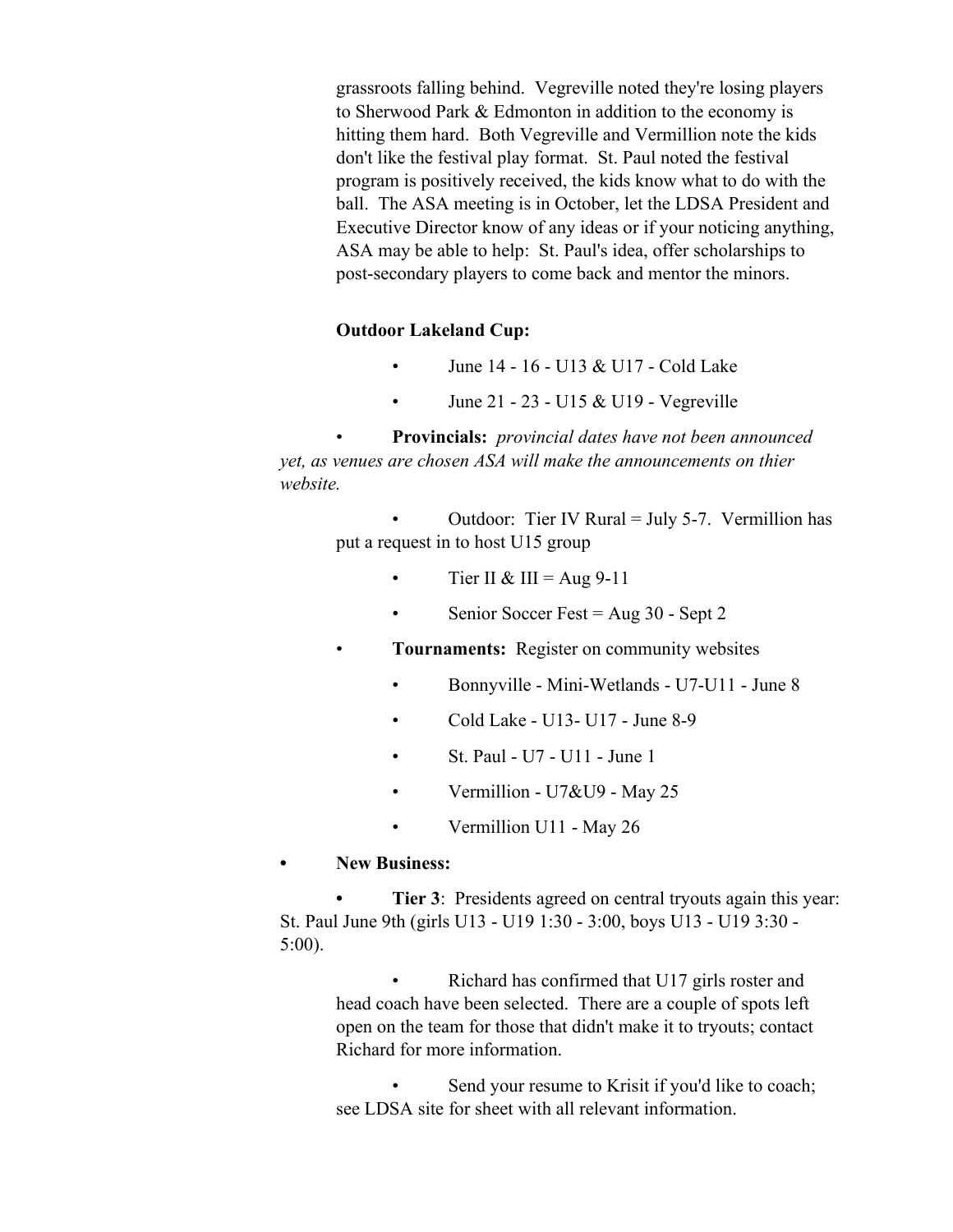**•** Lac La Biche has a family who have players who want to pay with St. Paul's T3 team. St. Paul has explained the rules re: playing with another community and at a higher tier team, other than that they will defer the decision and discussion between Lac La Biche and the board. **Ruling**: players need to play in their own community in order to play on a higher level or want to go to another community.

**•** Cold Lake also has a TIII U 15 Girl team.

**• Fort Mac Players**: There are approximately 6 players from Fort Mac that do not have a team to play on in their own community but wish to play on the U17 girl's Tier II team. They cannot commit to league play but would love to play the Lakeland Cup and are interested in the Camrose tournament. They are registered for insurance purchases, Ft. Mac has fully released them.

**DHC** position: This position has been split: North (all other communities) and South (includes:Vegreville, Vermillion, St. Paul). Kika Mukuniwa will represent the North and Wayne Zayac will represent the South.

**•** noted: Wainwright hasn't registered with LDSA for 2 years, would like to see them come back.

**•** Kristi will send out to both DHCs the list of communities who are and are not (but can be) registered with LDSA along with the district map with boundaries.

**• Medals**: Decision to discontinue League Play medals.

**•** Vegreville proposed the funds previously assigned to the League Play medal to be put into the District Head Coach budget.

**• Criminal Record Check discussion**: Criminal record check not showing current convictions. Vulnerable Sector Report shows all items.

> **•** ASA requires one for provincial competitions and one for everything else (which is vetted through the communities & LDSA possibly)

> **•** Assault and driving convictions: communities can decide for Lakeland Cup however if they win provincials then ASA will now need to be brought in.

> **•** Question raised: what happens to our insurance if we have a coach with a conviction?